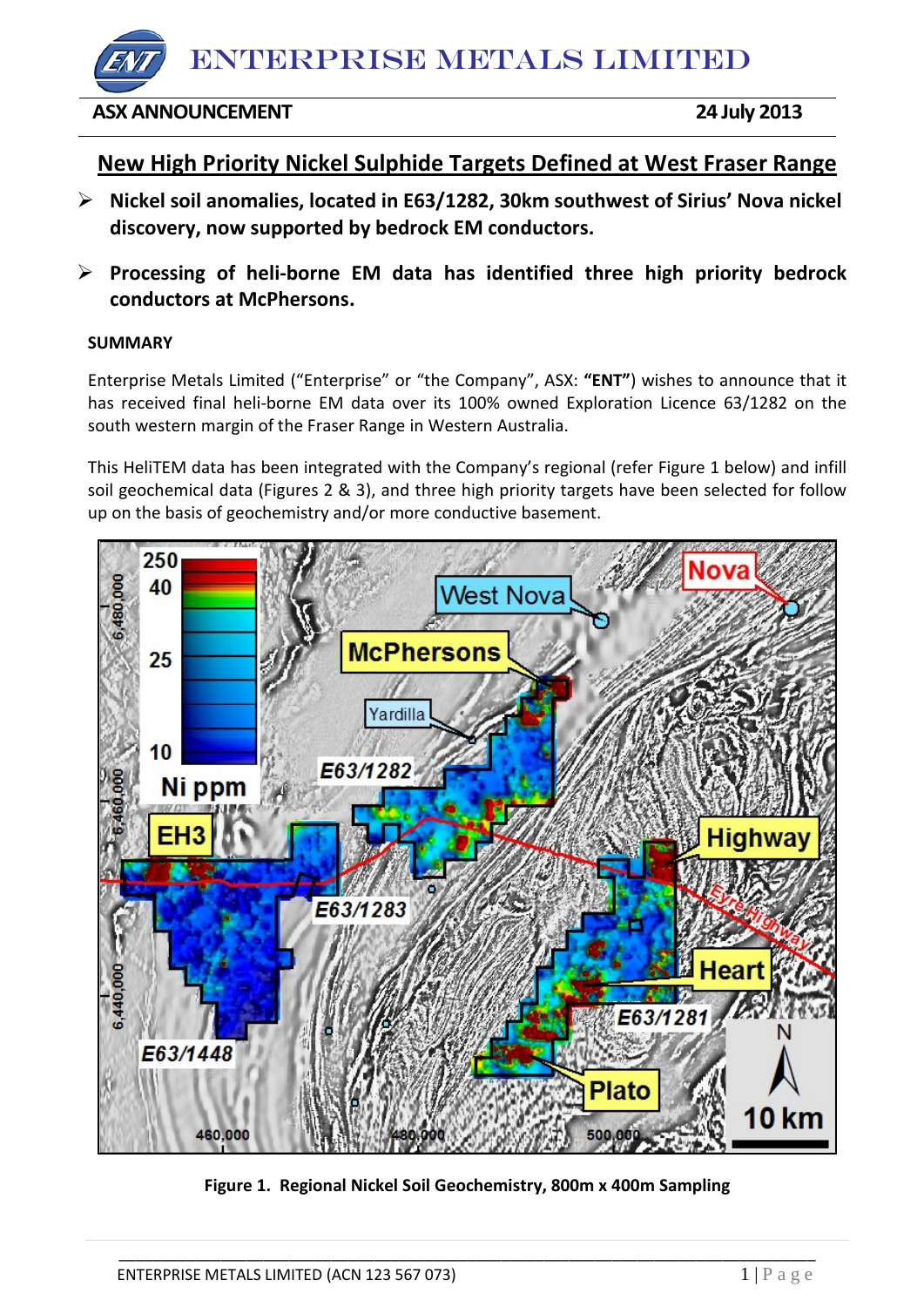

### **NICKEL/COPPER SOIL ANOMALIES DEFINED AT MCPHERSONS**

In 2012, the Company completed regional 800m x 400m grid based multi-element soil sampling which defined a number of nickel/copper anomalous areas. The Company then completed 200m x 100m grid based multi-element soil sampling over these anomalous areas and the results from this work at McPhersons define a cluster of Ni/Cu anomalies. Refer Figures 2 and 3 below.



**Figure 2: McPhersons Surface Ni Soil Geochemistry Figure 3: McPhersons Surface Cu Soil Geochemistry**

A total of 243 infill soil samples were taken from the McPhersons anomaly area. Line spacing of the sampling program was 200m apart north/south, with samples taken every 100m east/west. The infill soil sampling program at McPhersons has defined a coherent area of Ni anomalism with associated Cu anomalism in the NE corner of E63/1282, with individual maximum values of up to 104ppm Ni, 73ppm Cu and 28ppm Co.

|               | Minimum (ppm) | Maximum (ppm) | Mean (ppm) |
|---------------|---------------|---------------|------------|
| <b>Nickel</b> | 16            | 104           | 46         |
| Copper        |               |               | 30         |
| <b>Cobalt</b> |               | 28            | 14         |

| Table 1. McPhersons Infill Soil Geochemistry - 4 Acid Digest Statistics |  |
|-------------------------------------------------------------------------|--|
|-------------------------------------------------------------------------|--|

#### **HELITEM DATA DEFINES THREE HIGH PRIORITY TARGETS**

In March 2013, the Company completed a helicopter borne electromagnetic survey designed to cover the areas of anomalous nickel/copper soil geochemistry. The final processed HeliTEM data has revealed a number of late-time electromagnetic responses coincident with nickel soil anomalies in the **McPherson**s area. Refer Figure 4 overleaf. These targets also occur in areas with no outcrop. (Refer Figure 5)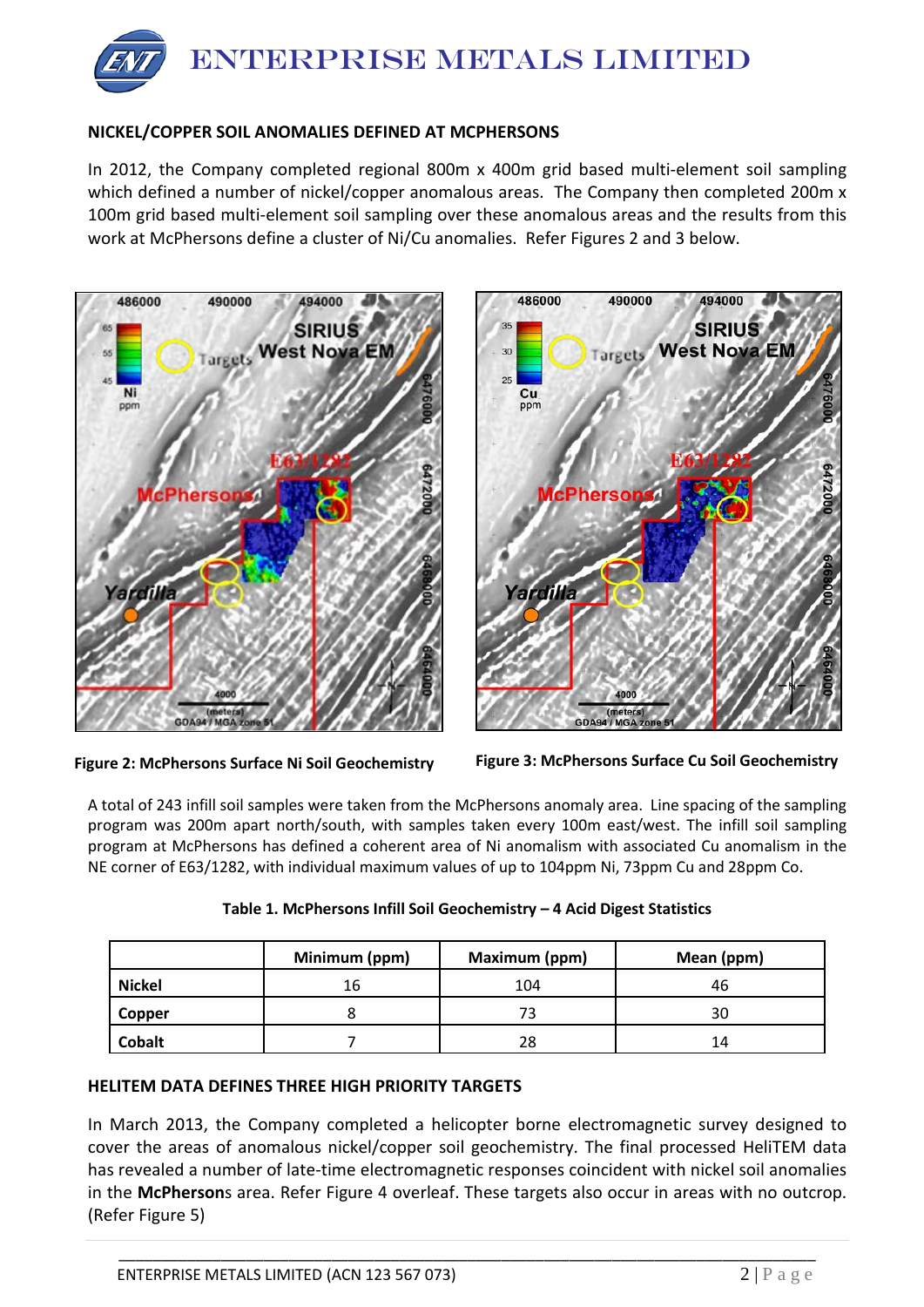

# ENTERPRISE METALS LIMITED



**Figure 4: McPhersons, Image of HEM Bedrock Conductors over Magnetics**



**Figure 5: GSWA Mapped Geology - McPhersons Prospect**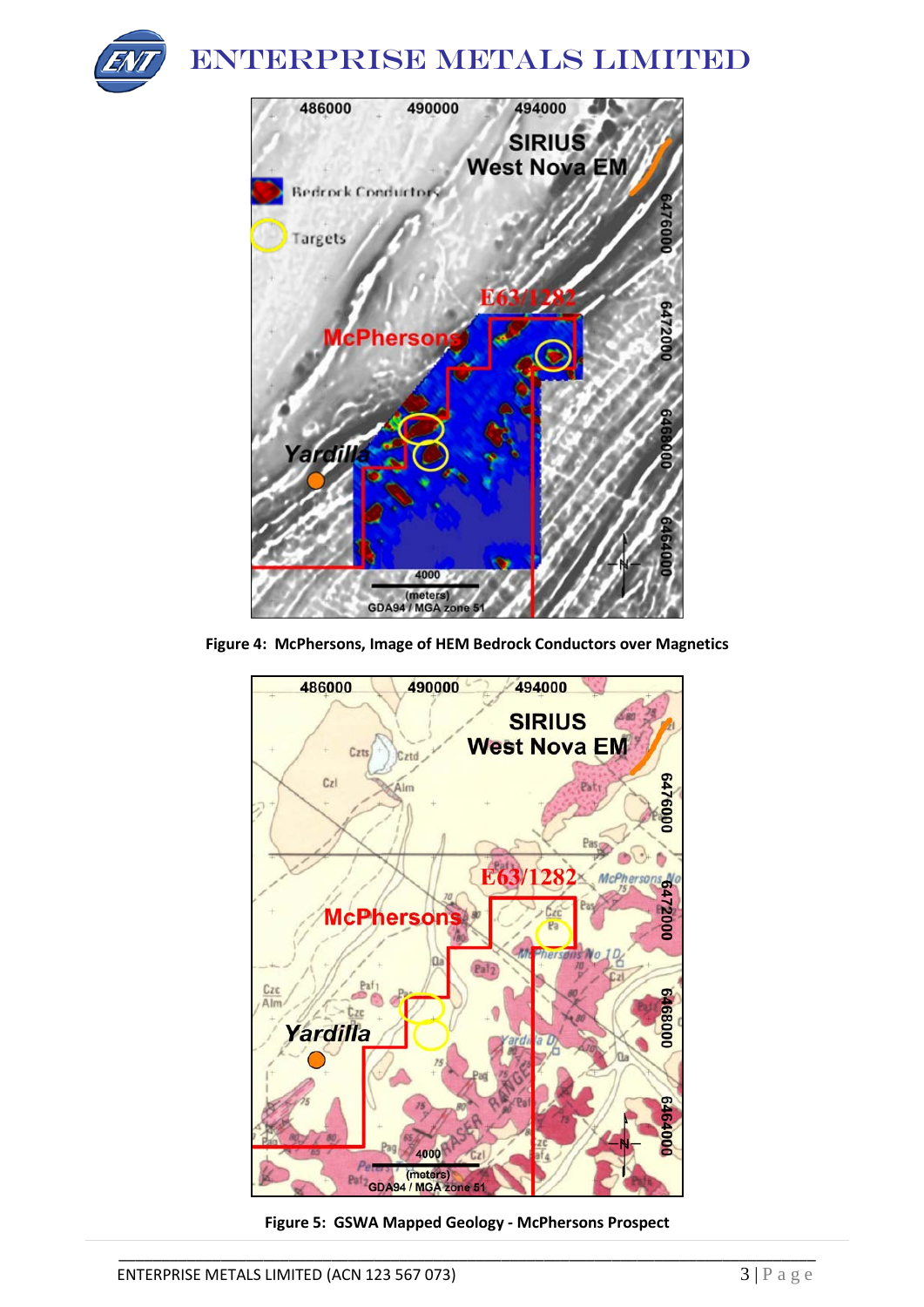

## **SITES FAVOURABLE FOR SULPHIDE MINERALISATION IDENTIFIED**

Shown below in Figure 6 is an image of the  $1<sup>st</sup>$  vertical derivative of the airborne magnetic data from the McPhersons prospect area. The area contains several strong NE trending linear magnetic features along strike from **Sirius' West Nova EM Prospect**. These magnetic features are considered to be iron rich mafic rock units which have undergone ductile deformation or shearing.

Cross cutting these magnetic units are a series of NW-W late stage brittle fractures which have dislocated the more magnetic units. The Company's HEM targets are coincident with dilational zones or "*jogs"* located at the intersection of the ductile and brittle fractures. These sites are considered to be favourable for the accumulation of sulphide mineralisation.



**Figure 6: McPhersons, Location of Bedrock Conductors on Magnetics**